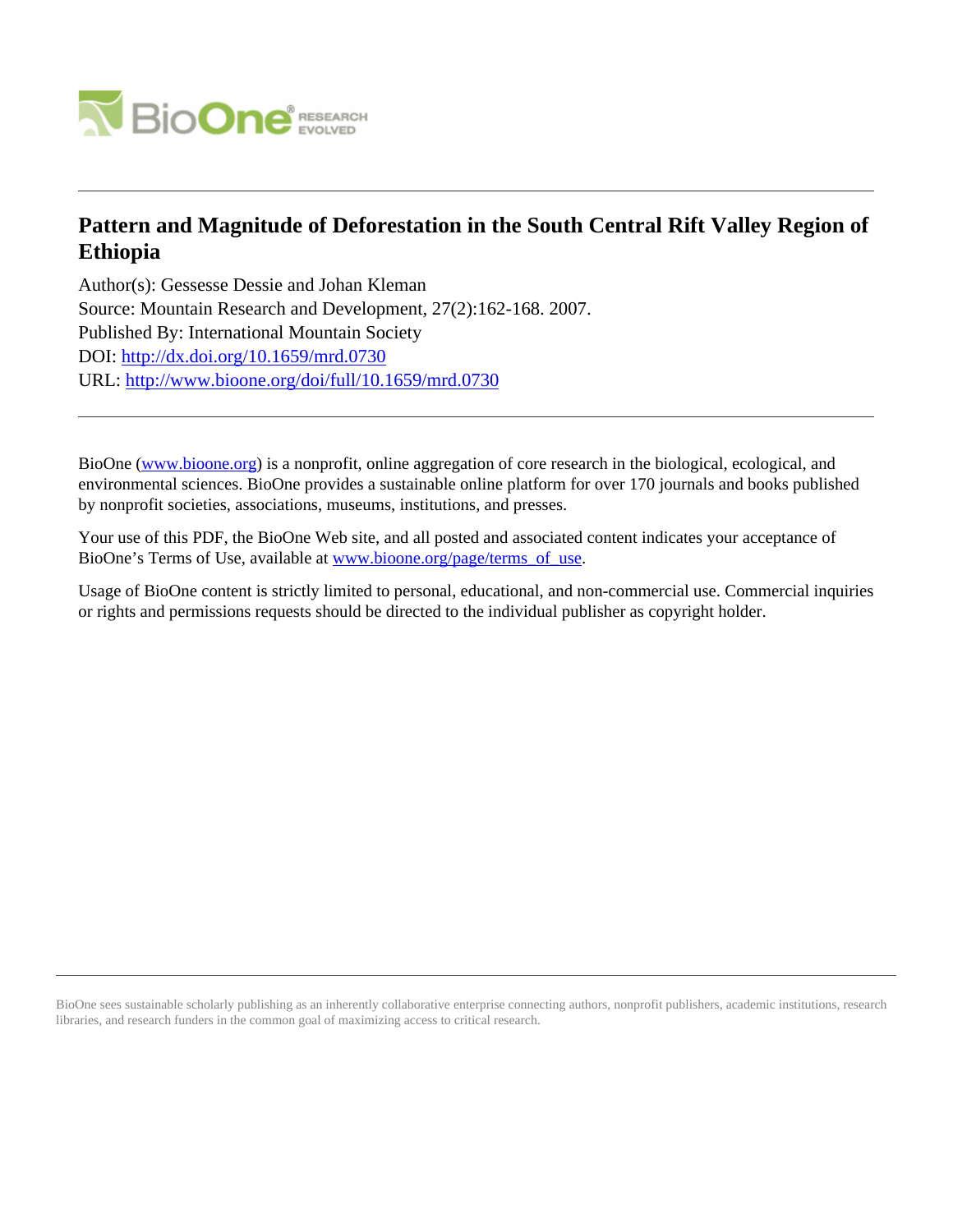Gessesse Dessie and Johan Kleman

# Pattern and Magnitude of Deforestation in the South Central Rift Valley Region of Ethiopia



The pattern and magnitude of deforestation that occurred from 1972 to 2000 in the south central Rift Valley of Ethiopia were analyzed using remote sensing change detection techniques. The results show that natural forest cover

declined from 16% in 1972 to 2.8% in 2000. The total natural forest cleared between 1972 and 2000 amounted to 40,324 ha, corresponding to an annual loss of 1440 ha. The total loss was 82% of the 1972 forest cover and the annual loss was equivalent to 0.9% of the national figure. The forest decline in the area involved proximate causal factors as well as causal factors that are more spatially diffuse and are part of the long-term evolution of a region much larger than the study area. In order of importance, the major causes of change were small-scale agriculture, commercial logging, and commercial farms. Two major modes of change were observed: 1) internal, ie openings created by small farm plots, grazing lands, and villages; and 2) external, ie expansion of agriculture from the exterior into the forests. The main consequences of deforestation were habitat destruction and decline of water availability.

Keywords: Deforestation; pattern of change; change detection; remote sensing; biodiversity; Ethiopia.

Peer reviewed: March 2006 Accepted: June 2006

### Introduction

Tropical deforestation has become a global concern, with an annual total forest loss of 9.4 million ha (FAO 2000a). The total forested area of Ethiopia has decreased substantially during the past half-century or so. Recent figures show that the country's forest cover has shrunk to less than 3–3.6% (Reusing 1998; WBISPP 2004). Forest loss in northern Ethiopia probably goes back many hundreds of years (Melaku 1992), with the main remaining forest now confined almost entirely to the southern part of the country (Logan 1946; Friis 1986; Friis 1992).

In the 1970s, one of the major areas with remnant high forests was the south central Rift Valley of Ethiopia, including Shashemene, Wondo Genet, and parts of Sidama (Chaffey 1979). Today only pockets of high forest remain. The Shashemene forest was one of the most commercially valuable forests in the country (Russ 1944; Logan 1946; Mooney 1954; Breitenbach

1962). The Wondo Genet forests support high biodiversity and provide important watershed services (Mooney 1954; Makin et al 1975), although both aspects are now threatened. About a century ago, early travelers (Neumann 1902; Maud 1904) reported seeing dense canopy and continuous forest covering these sites. In the past half century, the south central Rift Valley of Ethiopia has evolved as one of the core regions in the country, in terms of economy, population, urbanization, and road transport. This has caused rapid forest decline.

In Ethiopia there is a shortage of accurate information regarding the rate of deforestation and the extent of earlier forest cover. The available local level land cover and land use change studies (Kebrom and Hedlund 2000; Gete and Hurni 2001; Belay 2002; Woldeamlak 2002) are all from the northern part of the country. The objective of the present study is to detect, document, and interpret the magnitude, trend, and spatial patterns of forest cover change in the south central Rift Valley of Ethiopia between 1972 and 2000. The main research questions were: What was the rate of natural forest cover change between 1972 and 2000? What are the trends in fragmentation? What are the major causes and consequences of change?

#### Material and methods

## The study area

The study area (Figure 1), which comprises 3060 km2, lies at 6°45' N to 7°15' N latitude and 38°15' E to 38°45' E longitude. It is located 280 km south of Addis Ababa, and forms part of the south central Rift Valley of Ethiopia. The area has a highly dissected topography draining into 4 different watersheds. The altitude varies between 1675 and 2900 m. The climate is transitional, between a well-defined bimodal pattern to the south and a single rainy season to the north. The eastern half gets annual rainfall reaching 1200 mm, whereas the rainfall on the western side subsides to around 900 mm at Lake Awassa. Within the area, the mean annual temperature varies between 17°C and 19°C.

The forest is upland rain forest (Friis 1986), sometimes termed submontane seasonal rain forest (Chapman and White 1970) or, more recently, Afromontane rain forest (White 1983; Friis 1992). It contains a mixture of *Podocarpus falcatus* and broad-leaved species at low elevations and in sheltered valleys, while patches resembling dry single-dominant Afromontane forest (White 1983; Friis 1992) with *Juniperus procera* as the most prominent species are found on ridges and at higher elevations. A survey of the forest cover in the region was done by Chaffey (1979). Figures 2A to 2D show representative land use types in the study area; the different types also represent a sequence of deforestation and land use transformation. The population in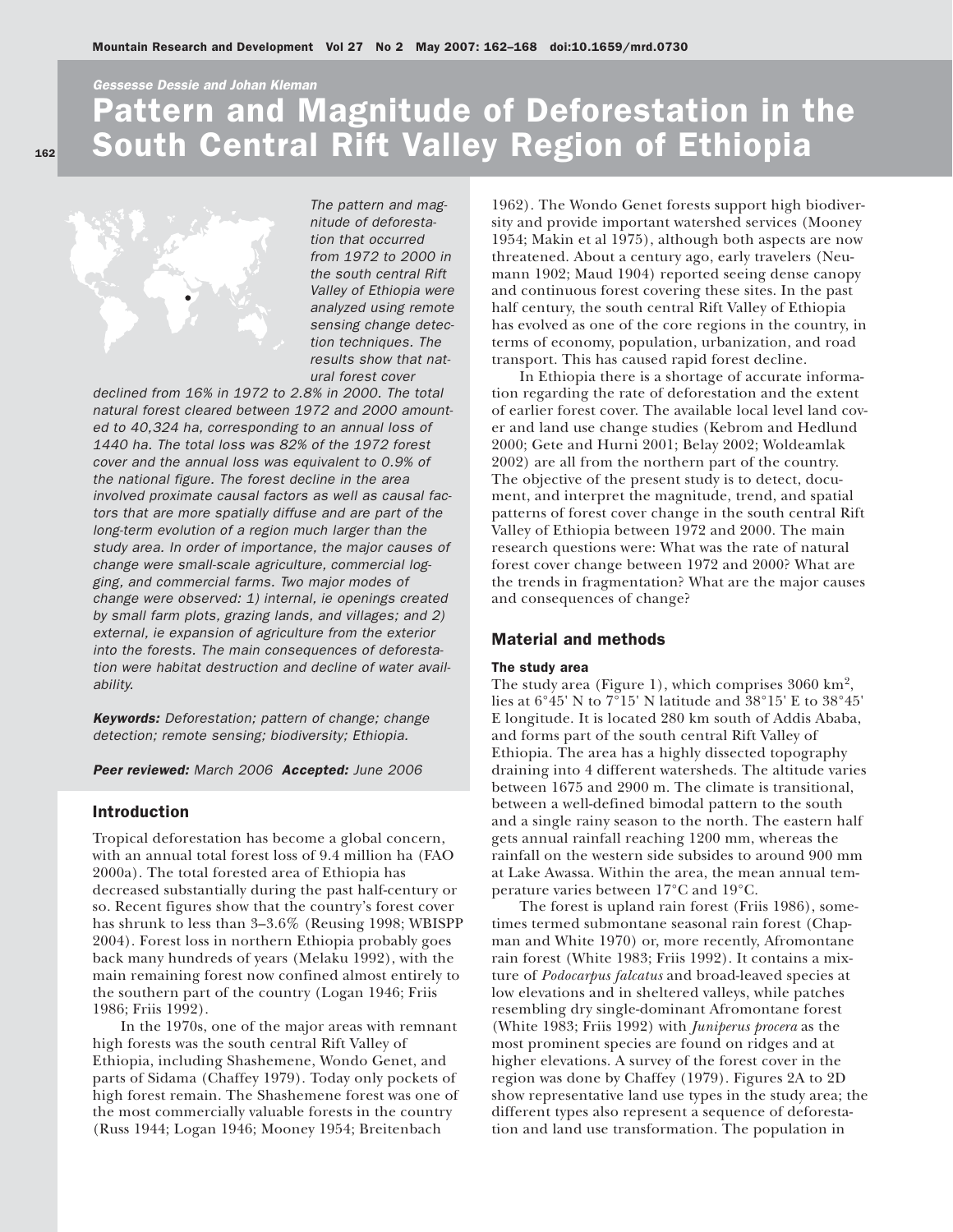the study area is around half a million, about a third of which lives in the 2 major towns, Shashemene and Awassa. The area is comprised of parts of Oromya Regional State, and Southern Nations and Nationalities Peoples' Regional State.

#### Registration of images

Landsat images were registered to the Universal Transverse Mercator (UTM) geographic projection, using modified Clarke 1880 spheroid, datum Adindan (Ethiopia) and zone 37 (see Table 1 for data source). Four topographic maps covering the area were scanned in Tag Image Format (TIFF) on a high-resolution scanner at 1200 dots per inch. The maps were then rectified (rectification error 0.3 pixels) and converted to image format. The image registration was done using distinctive and easily identifiable features such as road intersections and stream confluences.

#### Image classification

We used a supervised maximum likelihood classification method to classify satellite images. Training areas were identified and defined as follows: for the entire study, the FAO definition of forest was adopted (FAO 2000b). Forest included natural forest and established plantations >30% crown cover and >1 ha in area. Representative forest cover types for MSS images were identified through stereoscopic and digital interpretation of aerial photographs. For the ETM image, training areas were identified based on knowledge of ground conditions acquired through extensive multi-year fieldwork in the area. The most homogenous portion of each sample type was marked as a training area, after which the histogram of each signature was checked for spectral separability. The size and shape of the training areas were

#### TABLE 1 Data sources and description.

FIGURE 1 The study area. Digital terrain model showing the main physiographic features, including Lakes Awassa and Cheleleka on the Rift Valley floor, and the eastern escarpment (south of Mt Abaro) of the Rift Valley. (Map by authors)



readjusted until reasonable classification was attained. To accommodate variability of forest cover types we used 80 training areas for the MSS and 50 for the ETM images.

#### Classification accuracy

Classification accuracy was tested by overlaying grids on the aerial photographs (Quirk and Scarpace 1982; Rembold et al 2000) and the IKONOS image. Three sets of aerial photographs representative of forest conditions in 3 different parts of the study area were selected for verification of the 1972 classified image,

| <b>Purpose</b> | Data/specifications                                      | <b>Acquisition date/source</b>                           | <b>Resolution/scale</b> |
|----------------|----------------------------------------------------------|----------------------------------------------------------|-------------------------|
| Classification | <b>MSS</b> Image<br>Path/raw 181/55                      | 26 Dec 1972 (dry season)<br><b>USGS</b>                  | 57-m pixel              |
|                | ETM Image<br>Path/raw 168/55                             | 5 Dec 2000 (dry season)<br><b>USGS</b>                   | 30-m pixel              |
| Verification   | Aerial photo<br>133ET1-133ET15                           | Nov-Dec 1972<br>Ethiopian Mapping Agency                 | 1:50.000                |
|                | <b>IKONOS</b><br>Wondo Genet                             | 10 Dec 2000<br>Wondo Genet College of Forestry           | 4-m pixel               |
| Registration   | Topographic maps<br>0738 C4,0738 D3,<br>0638 A2, 0638 B3 | 1976, 1988 (prepared)<br><b>Ethiopian Mapping Agency</b> | 1:50,000                |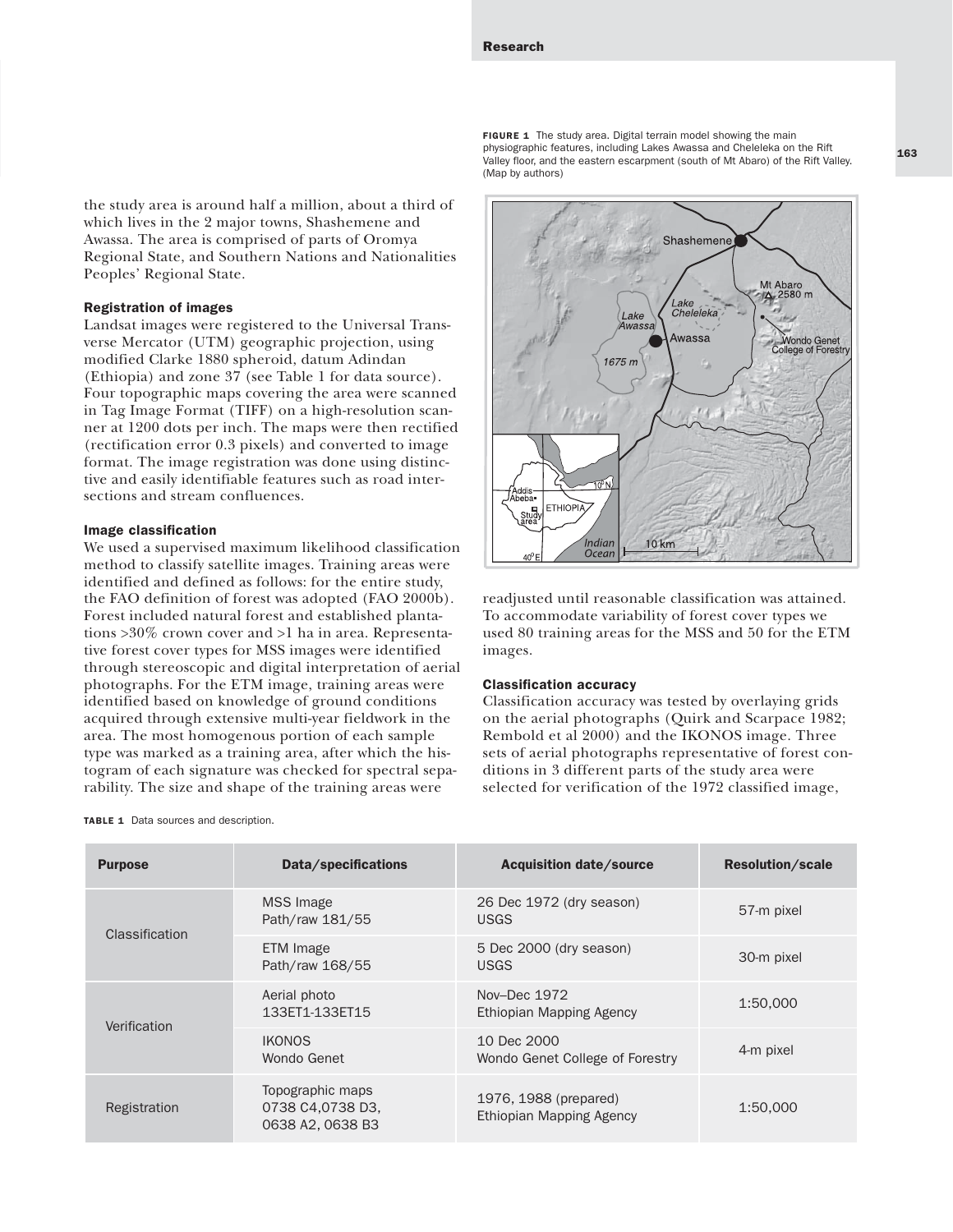FIGURES 2A-2D Pattern of deforestation. A) Unchanged forests located on the slopes protected by Wondo Genet College of Forestry. The upper canopy trees are *Aningeria adolfi-friderici*, *Podocarpus falcatus*, and *Prunus africanus*. These species are rare and have a high market value. B) Land use transformation in what was originally the unbroken Shashemene forest. A plantation of mainly *Cupressus lusitanica* is seen in the background. The foreground shows small-scale farming, mainly maize mixed with grazing land and settlement. C) Pattern of change from forest to grazing land at high elevation >2500 m in Wondo Genet forest; the dominant tree species is *Juniperus procera*, a durable construction wood with high market value. D) A landscape of farm plots that have completely replaced the forest, as a result of encroachment from the exterior. (Photos by Gessesse Dessie)



and one available IKONOS scene was used for verification of the 2000 classified image. Digital orthophoto sets were created from the aerial photographs to eliminate topographic and other distortions and to enable direct comparison with the classified 1972 image. The orthophoto representing the true forest area and the classified image representing forest area were then compared (Figures 3A and 3B). The 2 units were printed at a scale of 1:50,000; thereafter, the amount of forest falling on the grid points was counted for both prints using a square grid  $(4\text{-mm}^2 \text{ unit})$ . The accuracy of classification was calculated by dividing the proportion of forest in the image by the proportion of forest in the orthophoto (percentage correct). A similar procedure was followed for the year 2000 ETM image

using the IKONOS image. Above 87% correct classification was attained for the 2 classifications. The change detection accuracy (0.87\*0.87) was 0.76. Percentage correct is a simple measure of accuracy and well suited to a classification where only a few broadly defined classes are used (Campbell 1996). Various sources of error were recognized, including resolution and format difference between MSS and ETM images, shadows in high-relief terrain, localized haze, and the occurrence of restricted areas of other vegetation types (eg papyrus grass) that were occasionally classified as forest. We regard the >87% correct as a classification accuracy which is fully satisfactory for the purpose of this study, where the total magnitude of change between the 2 dates is large (see below).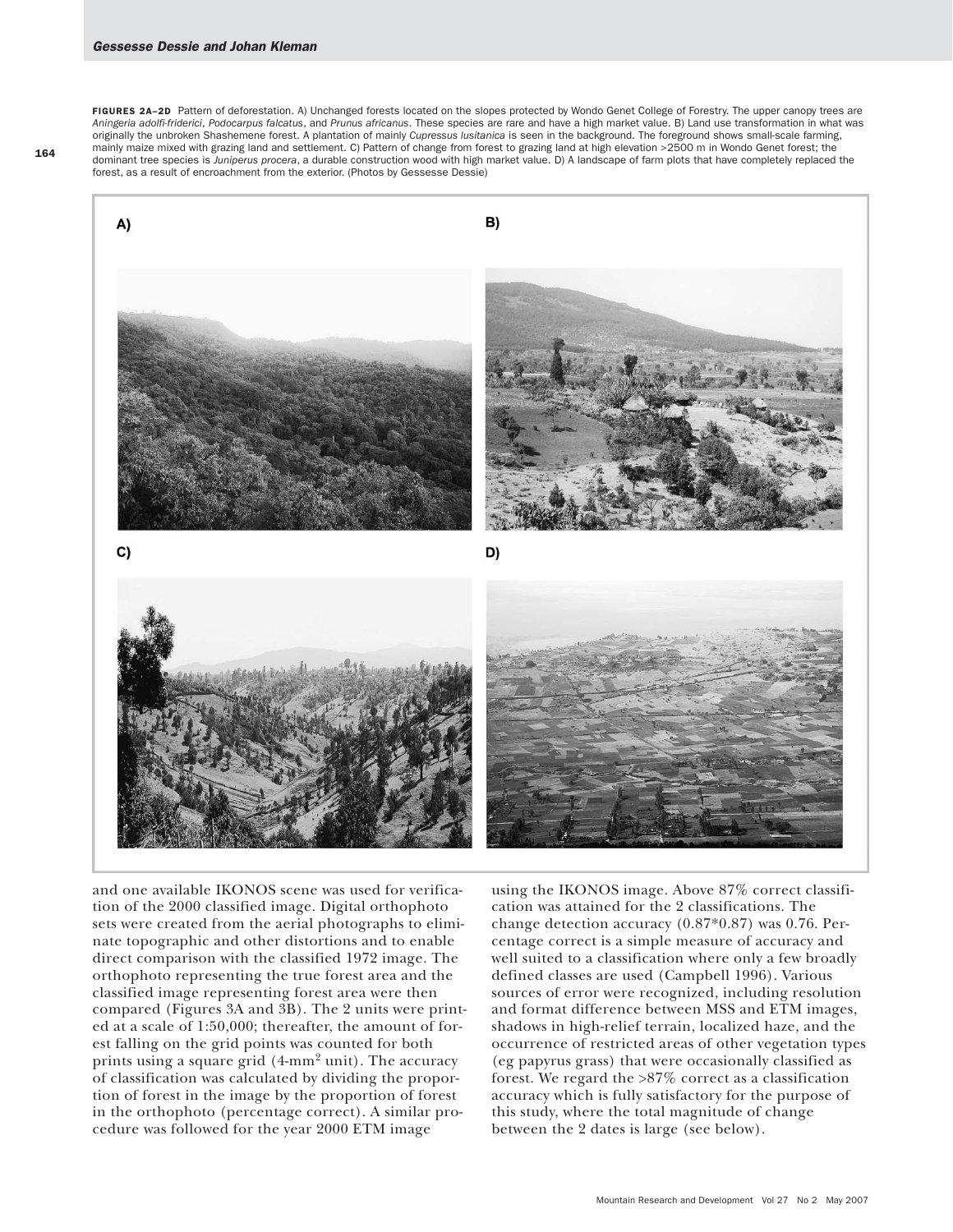

FIGURES 3A AND 3B A) 1972 orthophoto compared to the 1972 classified image (B) for the estimation of classification accuracy. The site shows part of the Shashemene forest. Percentage correct of the classification (100b/a) is >87%.

#### Results and discussion

#### Quantitative trend

The areas under forest in 1972 and 2000 are presented in Table 2 (for spatial coverage, see Figures 4A and 4B). A closer investigation of the changes revealed that of the 48,924 ha of forest in 1972, less than 1% remained unchanged. The forest loss of 1440 ha/yr is equivalent to 0.9% of the national annual forest cover loss (163,000 ha) reported by Reusing (1998).

The rate of deforestation in the study area can be compared with results from studies elsewhere in Ethiopia. Northern Ethiopia is generally regarded as heavily deforested, but some data exist for areas with remaining pockets of forest. In a study area of 11,000 ha in northeast Ethiopia (1958–1986 study period), forest cover declined from 7.8% to 5.4% (Kebrom and Hedlund 2000). A similar study in northwestern Ethiopia (covering 27,103 ha for the period 1957–1995) documented a drop in natural forest cover from 27.1% to 0.3% (Gete and Hurni 2001).

The trend of forest decline in the study area correlates with the general pattern of forest decline in Ethiopia over the last few hundred years (Kebrom and Hedlund 2000; Belay 2002). However, there are a few examples of forest cover gain (Crummey 1998; McCann 1999). There is an increasing trend of homestead exotic (non-indigenous trees) planting. A similar trend has been reported elsewhere in Ethiopia (Woldeamlak 2002).

Of the high forest lost (approximately 40,300 ha) in the study area, more than 82% was lost to mainly agricultural land and about 17% was reforested and/or afforested. Studies elsewhere in Ethiopia likewise reported that forests were replaced mainly by cultivated land (Gete and Hurni 2001; Kebrom and Hedlund 2000).

#### Spatial patterns

Examination of forest maps (Figures 4A and 4B) and analysis of the topography revealed that the natural pattern of forest distribution is governed by topographic con-

TABLE 2 Forest cover change between 1972 and 2000 estimated from satellite image analysis with 76% change detection accuracy.

| <b>Forest area</b> | 1972   | 2000 |
|--------------------|--------|------|
| In hectares        | 48.924 | 8600 |
| In percent         | 16.0   | 28   |

ditions and surface moisture states. The evergreen forests have glades of edaphic grasslands on seasonally waterlogged sites and marshes (Tewolde Berhan 1990). The pattern is further shaped into linear form by a dendritic drainage pattern (see Figure 1). This linear structure is still apparent in Figure 4B, although substantially encroached and thinned. Location and distribution in the upstream parts of catchments make these forests hydrologically important to the region. The non-linear fragmented patches are mainly located on slopes and in inaccessible valleys. These isolated patches are key habitats and harbor rare and threatened animal and plant species.

Figure 4B depicts a speckled spatial pattern formed of non-connected small forest patches. Fragmentation generally resulted in a landscape that consisted of remnant areas of native vegetation surrounded by a matrix of agricultural or other developed lands (Saunders et al 1991). A closer look (Figures 2B and 2C) shows a pattern consisting of small farm plots and grazing land units. This pattern is in contrast to the large regularly shaped openings in the Shashemene and Wondo Genet forests (Figure 4A). These openings are located near 3 commercial sawmills. The spatial pattern is not only shaped by perforation and fragmentation inside the forests but also by changes on the exterior (Figure 5). Figure 2D shows complete replacement of border forests by agricultural land.

#### Causes of change

Analysis of the satellite images and ground observation revealed that small-scale permanent agriculture is the major cause of deforestation. This result is in line with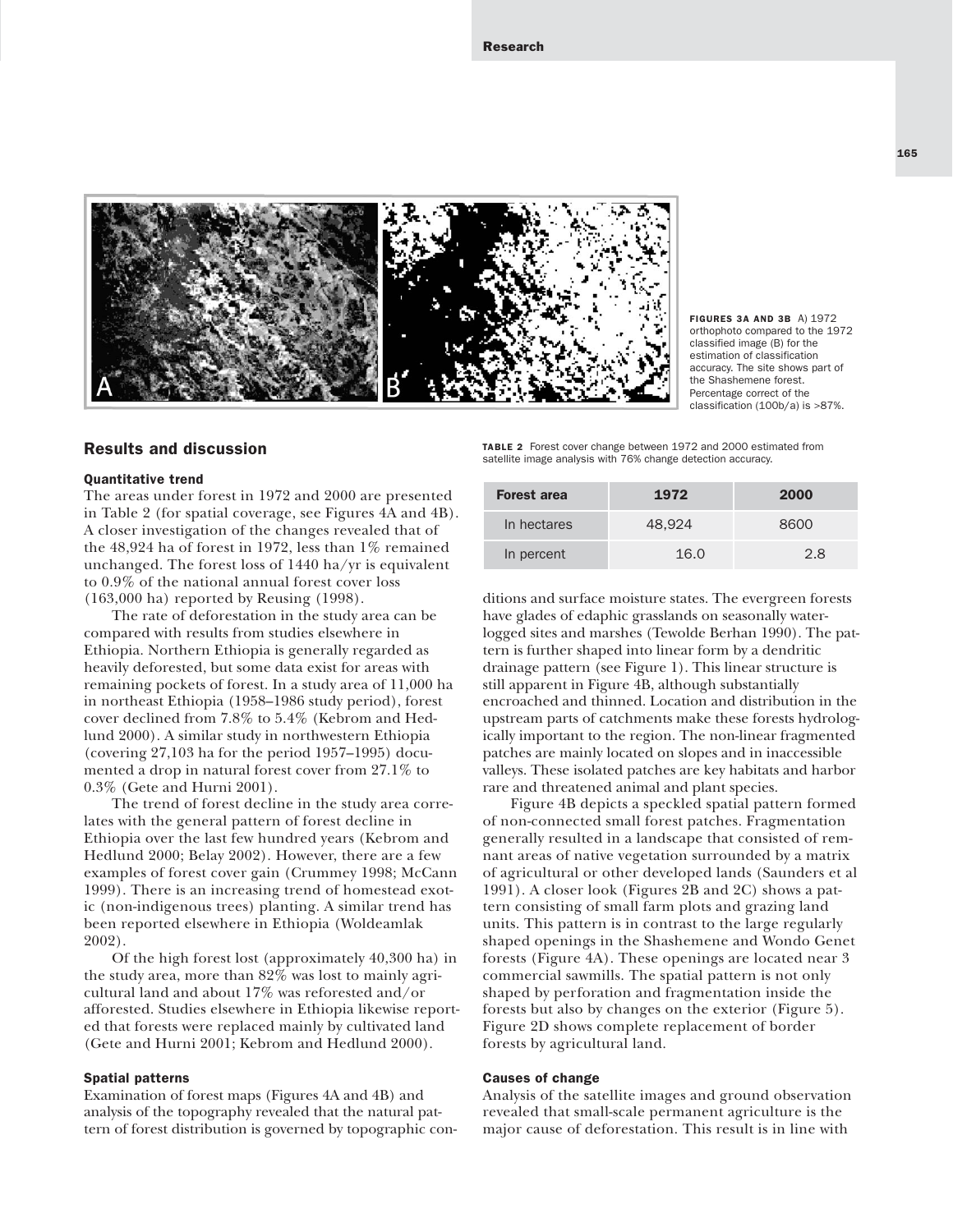

FIGURES 4A AND 4B Deforestation 1972-2000 in the study area. A) Classified MSS 1972 image showing the forest cover during 1972. The forest is found at altitudes above 1800 m on upstream catchment areas and covers 16% of the total study area. The regularly shaped openings (1, 2, 3) are due to commercial logging. B) Classified ETM image showing the forest cover in 2000. The forest covers 2.8% of the total study area. Regularly shaped patches and strips are mainly plantations of *Cupressus lusitanica*, *Pinus patula*, and *Eucalyptus* spp. Lake Cheleleka has dried out.

previous studies (Russ 1944; Mooney 1954) and a recent comprehensive study (WBISPP 2004). The other causes of forest cover change are commercial logging and commercial agriculture. Commercial wood extraction was begun in the mid-1930s by 3 sawmills logging in Shashemene and Wondo Genet forests (Mooney 1954). Cleared areas were immediately occupied by settlers and converted to farmlands (Mooney 1954; Zerihun 1988). The sawmill in Wondo Genet was closed in the early 1970s, while the other 2 remained in operation until the mid-1980s. Only a minor fraction of the supply during the final period of operation came from the study area. During the period 1950–1975, establishment of commercial farms (coffee and cereal crop farms) contributed to deforestation primarily through clearance of forest and through the secondary effect of in-forest settlement of evicted farmers (Ståhl 1974; Makin et al 1975; Benti 1988).

The changes taking place are related to the gradual emergence of the region as one of the core centers in Ethiopia. In south central Ethiopia, particularly around Awassa and Shashemene, the population grew fast, settlements increased and expanded rapidly, road networks improved, and economic sectors developed (Ståhl 1974; Bjerén 1985). The forest decline in the area therefore involves a combination of specific and proximate causal factors, including causal factors that

are more spatially diffuse and are part of the long-term evolution of a large surrounding region. According to Lambin et al (2001) various human–environment conditions react to and reshape the impacts of drivers differently, leading to specific pathways of land use change.

Forest decline in the period of 1972–2000 is not an isolated event, but rather a continuation of past trends. The forests of southern Ethiopia have been subjected to human influence for centuries. Pollen analysis (Bonnefille and Hamilton 1986) has revealed that the onset of major disturbances, including mountain forest destruction, occurred around 850 BP. In the study area, soil carbon analysis (Zewdu and Högberg 2000) has revealed more recent major land cover change. Travelers' accounts at the beginning of the 20<sup>th</sup> century (Neumann 1902; Maud 1904) indicate that at that time the study area was heavily forested. Our data show that by 1972 forested area was already down to 16%, suggesting that a great deal was lost in the period 1900–1972. During the study period, the main causes of change were the increasing expansion of small-scale farming, particularly cash crops, and the factors that drove it. Another persistent cause was selective cutting and forest fires.

Causes of abrupt change have also been identified. According to local residents in Wondo Genet, 2 periods known to be times of abrupt change are 1974–75 and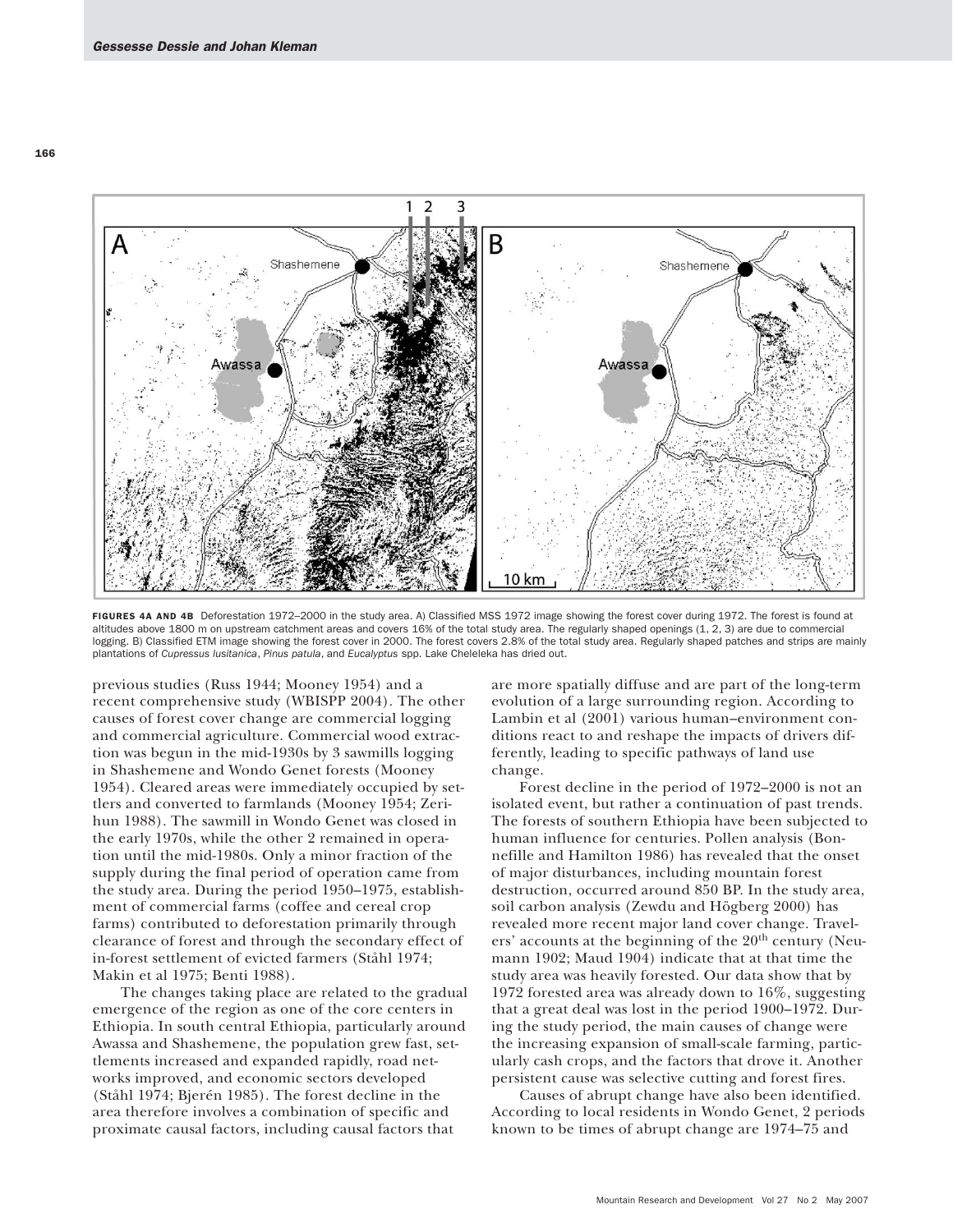

FIGURE 5 Modes of change. The three primary modes of change (reduction) in forested areas: internal (1 and 2) and external (3). The internal modes appear as openings created by small farm plots, grazing, and settlements, while the external mode results from expansion of agriculture from the exterior into the forest.

1991–92. These periods correspond with the 2 most recent changes of government in Ethiopia. Farmers point out that during periods of disorder and transition between governments, more trees are cut and more forestland is settled. The other explanation is a lack of clear forest property rights. Melaku (2003) reported that state-owned forests experienced huge losses after the change of government in 1991.

#### **Consequences**

Habitat loss and habitat fragmentation create loss and/or decline of species (Darren et al 1998). According to Saunders et al (1991) the influence of physical and biogeographic change is modified by the size, shape, and position in the landscape of individual remnants, with larger remnants being less adversely affected by the fragmentation process. The high biodiversity of forests in the study area has been identified in many studies (Makin et al 1975; Lorna 1979; Cross 2003). Earlier, Makin et al (1975) proposed to establish a wildlife reserve in the Abaro and Wondo Genet area. Forest change leads to habitat destruction and threatens to make rare tree species such as *Aningeria adolfi-friderici*, *Podocarpus falcatus* and *Prunus africanus* extinct. Already in the mid-1980s, the mountain nyala (*Tragelaphus buxtoni*), one of the mammals endemic to Ethiopia, was extinct in the study area.

Another consequence may be a decline in availability of water. For example, Lake Cheleleka dried up during the study period (Figure 4B). Local sources reported that during the past 30 years a number of streams previously feeding the lakes have dried up and/or the flow of water has substantially decreased. There are 3 possible causes for the lake drying up: 1) lowering of the outlet threshold; 2) sedimentation in the lake basin; 3) reduced streamflow. There are no indications of downcutting of the outlet, and there is little erosional or depositional evidence to suggest a major increase in sediment supply. It therefore appears probable that drying up is caused by

reduced streamflow related to deforestation and increased use of streamwater for irrigation purposes.

While deforestation contributes to the decline of water resources, it indirectly contributes to a decrease in agricultural productivity and also affects people's health. The people of Wondo Genet are heavily dependent on irrigation agriculture, and Awassa and Shashemene towns (with a combined population of about 200,000) rely on potable water drawn from the area. Additionally, forest loss has affected practical forestry training at Wondo Genet College of Forestry. The college, the only one of its kind in the country, is heavily dependent on this forest for outdoor exercises and experiments.

#### Conclusion

In addition to the severe loss in forested area, deforestation in the study area has also created a highly fragmented pattern with a multitude of small patches. The patches are shaped by the expansion of permanent cultivation and grazing by smallholders. Small patch size, lack of connectivity, and permanent agricultural activities have seriously undermined the resilience/regeneration potential of the forest.

In the long run, plantations may ease the energy, feed, and construction needs of the people, but will not contribute to any significant recovery of biodiversity. Loss of natural forest has already caused substantial damage to biodiversity and watershed services. To revive some of these services, it is important to conserve remnant patches before it is too late.

The present study, by examining a nationally important site during a dynamic period, indicates the magnitude, causes, and consequences of upland deforestation in Ethiopia. The major proximate cause is expansion of smallholder agriculture. The consequences are far-reaching in terms of environmental, livelihood, and even academic impacts.